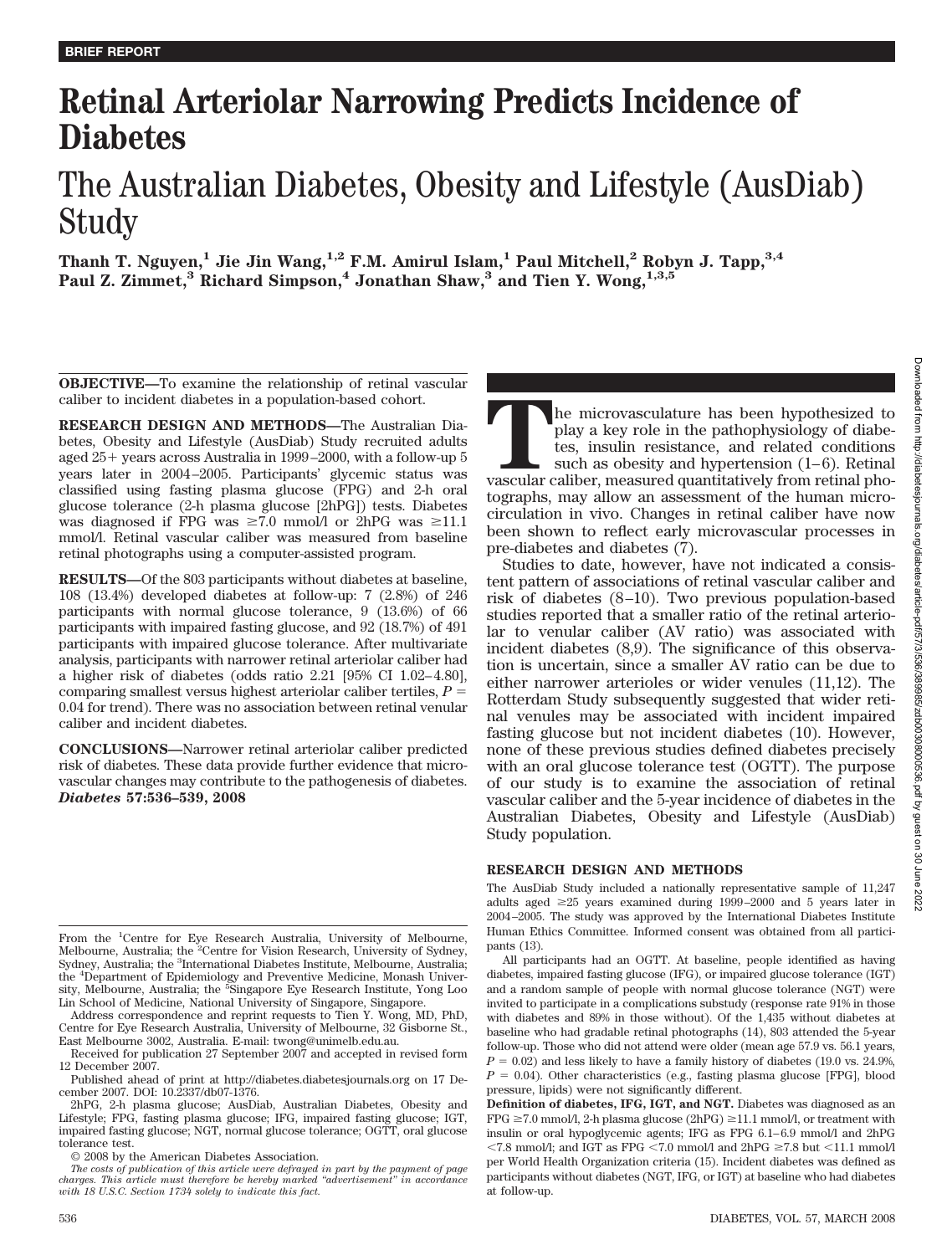Participant characteristics comparing those who did and did not develop diabetes after 5 years, the Ausdiab Study

|                                            | Participants who<br>did not develop | Participants who<br>developed |                  |
|--------------------------------------------|-------------------------------------|-------------------------------|------------------|
|                                            | diabetes                            | diabetes                      | $\boldsymbol{P}$ |
| $\boldsymbol{n}$                           | 695                                 | 108                           |                  |
| Sex (% male)                               | 295 (42.4)                          | 53(49.1)                      | 0.19             |
| Family history of diabetes                 | 165(23.7)                           | 33(33.3)                      | 0.04             |
| Hypertension present                       | 306 (44.2)                          | 59 (55.7)                     | 0.08             |
| Hypertension medication                    | 142 (20.5)                          | 26(24.5)                      | 0.55             |
| Lipid-lowering medication                  | 78 (11.2)                           | 17(15.7)                      | 0.13             |
| Physical activity ( $\geq 150$ min)        | 308(44.6)                           | 46(43.4)                      | 0.81             |
| Completed secondary schooling              | 324 (46.7)                          | 41(38.7)                      | 0.12             |
| Glucose tolerance status                   |                                     |                               | < 0.001          |
| <b>NGT</b>                                 | 239(34.4)                           | 7(6.5)                        |                  |
| <b>IGT</b>                                 | 399 (57.4)                          | 92(85.2)                      |                  |
| <b>IFG</b>                                 | 57(8.2)                             | 9(8.3)                        |                  |
| Smoking status                             |                                     |                               | 0.08             |
| Current                                    | 60(8.8)                             | 13(12.4)                      |                  |
| Ex-smoker                                  | 213 (31.2)                          | 41(39.0)                      |                  |
| Never smoked                               | 409(60.0)                           | 51(48.6)                      |                  |
| Retinopathy                                | 23(3.1)                             | 5(4.0)                        | 0.64             |
| Age (years)                                | $55.9 \pm 12.9$                     | $57.7 \pm 11.3$               | 0.17             |
| FPG (mmol/l)                               | $5.55 \pm 0.55$                     | $5.99 \pm 0.59$               | < 0.001          |
| Systolic blood pressure (mmHg)             | $133.5 \pm 18.8$                    | $136.0 \pm 16.8$              | 0.19             |
| Diastolic blood pressure (mmHg)            | $70.5 \pm 11.5$                     | $74.3 \pm 12.4$               | 0.002            |
| BMI $(kg/m2)$                              | $27.5 \pm 5.0$                      | $30.2 \pm 6.1$                | < 0.001          |
| Waist circumference (cm)                   | $92.1 \pm 13.2$                     | $98.9 \pm 15.2$               | < 0.001          |
| HDL cholesterol (mmol/l)                   | $1.45 \pm 0.39$                     | $1.31 \pm 0.46$               | 0.001            |
| Triglycerides (mmol/l)                     | $1.50 \pm 1.00$                     | $2.14 \pm 1.62$               | < 0.001          |
| Microalbumin-to-creatinine ratio (mg/mmol) | $1.82 \pm 6.44$                     | $2.45 \pm 9.08$               | 0.38             |
| Fasting insulin $(\mu/ml)$                 | $15.0 \pm 9.8$                      | $19.4 \pm 11.5$               | < 0.001          |

Data are  $n$  (%) and means  $\pm$  SD.

**Measurement of retinal vascular caliber and assessment of retinopathy.** Nonmydriatic digital retinal photographs were taken at baseline (14). Retinal vascular caliber was measured using a validated computer-based program by trained graders masked to participant characteristics (16). If retinal vascular caliber could not be measured from photographs of the right eye, the left was used. For each photograph, the average arteriolar and venular caliber was summarized as central retinal artery equivalent and central retinal vein equivalent, respectively (17). Reproducibility of this method was high, with intra- and intergrader intraclass correlation coefficients 0.78–0.99 (17).

Retinopathy was graded from photographs by one trained assessor. The level of retinopathy was defined according to a simplified version of the Wisconsin grading system (14). Retinopathy was defined as the presence of at least one definite retinal hemorrhage and or microaneurysm, with the classification of the subject based on the grading of the worst eye. A random sample of 167 retinal photographs (with and without retinopathy) were regraded (by the same assessor), and the intra-observer agreement was high (unweighted  $\kappa = 0.732$ ) (14).

**Other risk factors.** Family history of diabetes was defined as mother or father with diabetes. Fasting HDL and triglycerides were determined by enzymatic methods. Insulin analysis was conducted using the Human Insulin Specific RIA Kit. Urine protein and creatinine (microalbumin-to-creatinine ratio) were measured on a morning spot urine sample by enzymatic method. Blood pressure was measured in the supine position from the right arm using standard mercury sphygmomanometer after 10 min of resting. BMI was calculated as weight in kilograms divided by the square of height in meters. Hypertension was defined as blood pressure  $\geq$ 140/90 mmHg or current use of antihypertensive medication. Education was classified into two categories: under or beyond secondary school completion level. Total physical activity time was calculated as the sum of the time spent performing moderate activity (including walking) plus double the time spent in vigorous activity and categorized as inactive/insufficient  $\left($  <149 min of physical activity in the previous week) and sufficient (at least 150 min of physical activity). Smoking status was defined as current smoker if smoking tobacco products at least daily, ex-smoker if previously smoked daily, and never smoker if never smoked daily.

**Statistical analysis.** Retinal vascular caliber was categorized into tertiles for analysis. Logistic regression models were used to determine the risk of diabetes in association with retinal vascular caliber. We constructed three models. Model 1 was adjusted for age, sex, and venular caliber (in models of arteriolar caliber) or arteriolar caliber (in models of venular) to control for potential confounding of the two vessel calibers (18); model 2 was further adjusted for FPG, systolic blood pressure, family history of diabetes, waist circumference, HDL cholesterol, triglycerides, smoking status, and retinopathy; and model 3 was adjusted for variables in model 2 plus other potential confounders: BMI, presence of hypertension (instead of systolic blood pressure), glucose tolerance status (NGT vs. IFG/IGT), physical activity, education level, microalbumin-to-creatinine ratio, and fasting insulin concentration. All analyses were performed in SPSS version 12.0.1 (SPSS, Chicago, IL).

## **RESULTS**

Of the 803 participants included in this study, 246 (30.6%) had NGT, 66 (8.2%) had IFG, and 491 (61.1%) had IGT. After a median follow-up time of 4.98 years (interquartile range 0.10 years), 108 participants (13.4%) developed diabetes at follow-up: 7 (2.8%) from NGT, 9 (13.6%) from IFG, and 92 (18.7%) from IGT. Participants who developed diabetes were more likely to have impaired glucose metabolism and had significantly higher mean FPG, higher diastolic blood pressure, higher BMI, higher fasting insulin levels, larger waist circumference, lower HDL cholesterol, and higher triglycerides at baseline. However, hypertension status, use of hypertensive or lipid-lowering medications, level of physical activity, level of education, microalbumin-to-creatinine ratio, smoking status, and retinopathy were not significantly different between the two groups (Table 1).

Participants with narrower retinal arteriolar caliber had higher risk of diabetes (Table 2). This persisted after adjusting for age, sex, retinal venular caliber, FPG, systolic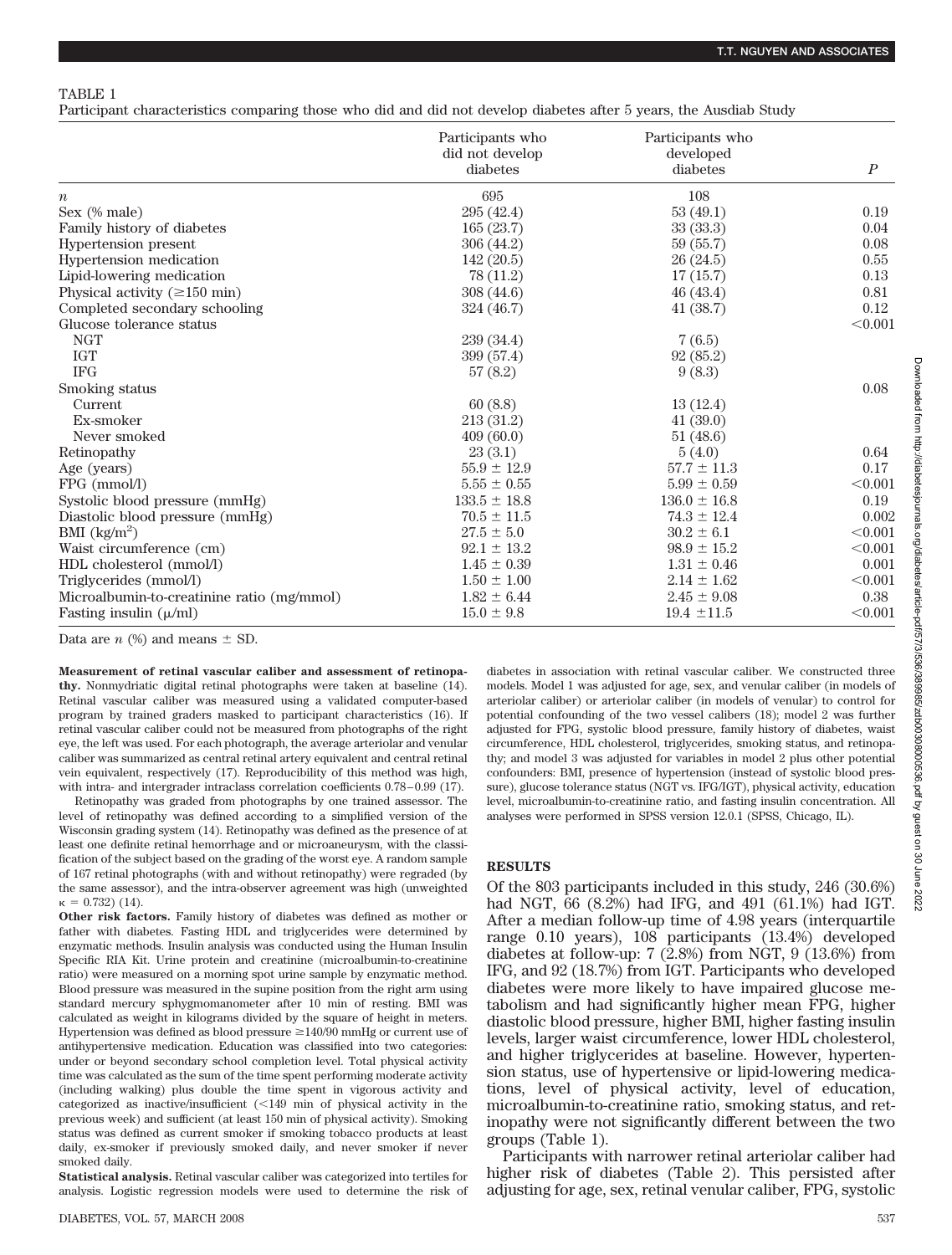#### TABLE 2

Retinal vascular caliber and 5-year risk of diabetes

|                               | Number<br>at risk | Incident diabetes    |                     |                      |                                     |  |
|-------------------------------|-------------------|----------------------|---------------------|----------------------|-------------------------------------|--|
|                               |                   | Number (%)<br>events | Model $1*$          | Model 2 <sup>†</sup> | Model 3 <sup><math>\pm</math></sup> |  |
| Retinal arteriolar caliber    |                   |                      |                     |                      |                                     |  |
| Tertile 1: $\leq 167 \mu m$   | 254               | 42(16.5)             | $2.14(1.13-4.05)$   | $2.37(1.14 - 4.91)$  | $2.21(1.02 - 4.80)$                 |  |
| Tertile 2: $167-188 \mu m$    | 301               | 41(13.6)             | $1.50(0.86-2.60)$   | $1.43(0.75 - 2.72)$  | $1.34(0.66-2.69)$                   |  |
| Tertile 3: $\geq$ 188 $\mu$ m | 248               | 25(10.1)             | $1.00\,$            | 1.00                 | 1.00                                |  |
| P for trend                   |                   |                      | 0.02                | 0.02                 | 0.04                                |  |
| Retinal venular caliber       |                   |                      |                     |                      |                                     |  |
| Tertile 1: $\leq$ 196 µm      | 264               | 38(14.4)             | 1.00                | 1.00                 | 1.00                                |  |
| Tertile 2: $196-216 \mu m$    | 287               | 39(13.6)             | $1.10(0.65-1.84)$   | $0.71(0.39-1.30)$    | $0.78(0.42 - 1.47)$                 |  |
| Tertile 3: $\geq 216 \mu m$   | 252               | 31(12.3)             | $1.11(0.61 - 2.01)$ | $0.96(0.45-1.73)$    | $0.82(0.40-1.69)$                   |  |
| P for trend                   |                   |                      | 0.74                | 0.70                 | 0.58                                |  |

Data are OR (95% CI) unless otherwise indicated. \*Adjusted for age, sex, and venular caliber (in models of arteriolar caliber) or arteriolar caliber (in models of venular caliber). †Adjusted for variables in model 1 plus FPG, systolic blood pressure, family history of diabetes, waist circumference, HDL cholesterol, triglycerides, smoking status, and retinopathy. ‡Adjusted for variables in model 2 plus BMI, presence of hypertension (instead of systolic blood pressure), glucose tolerance status (NGT vs. IFG/IGT), physical activity, education level, microalbumin-to-creatinine ratio, and fasting insulin concentration.

blood pressure, family history of diabetes, waist circumference, HDL cholesterol, triglycerides, smoking status, and retinopathy (OR 2.37 for smallest vs. highest tertiles, model 2). With further adjusting for other potentially important confounding factors (model 3), BMI, presence of hypertension (instead of systolic blood pressure), glucose tolerance status (NGT vs. IFG/IGT), physical activity, education level, microalbumin-to-creatinine ratio, and fasting insulin concentration, the association between narrower arteriolar caliber and incident diabetes remained (OR 2.21 [95% CI 1.02–4.80] for smallest vs. highest tertiles). There was no association between retinal venules and incident diabetes.

### **DISCUSSION**

In this prospective cohort of adult Australians, narrower retinal arterioles were associated with increased risk of developing diabetes, independent of FPG, systolic blood pressure, family history of diabetes, waist circumference, and other factors. Retinal venular caliber was not associated with risk of diabetes.

Our study provides further evidence to support the hypothesis that changes in the microvasculature may precede the development of diabetes (1–6,19–21). Previous studies that examined the relationship of retinal vascular caliber and diabetes were limited by lack of an OGTT to precisely classify diabetes status (8–10). Some studies also did not clarify whether arteriolar or venular caliber was associated with diabetes risk (8,9). Our data show that narrower arterioles, but not wider venules, are associated with an increased diabetes risk, suggesting that arteriolar processes may play a role in the pathogenesis of diabetes. This finding contrasts with our baseline crosssectional analytical finding of wider arterioles with diabetes (16).

There are several biological mechanisms that may explain the observed association. Previous studies have indicated the presence of functional microcirculatory changes in individuals at high risk of developing diabetes (1–3). It is recognized that there are dual insulin signaling mechanisms in blood vessel autoregulation—stimulation of nitric oxide (NO, a vasodilator) synthesis and release of endothelin-1 (ET-1, a vasoconstrictor) (22). Insulin-induced vasoconstriction (19) together with increased ET-

1–dependent vasoconstrictor tone and decreased NOdependent vasodilator tone in resistance arteries (20) have been demonstrated in obese, hypertensive individuals. Endothelial dysfunction and impaired NO-mediated vasodilatation are further hypothesized to reduce insulin delivery to skeletal muscles, resulting in peripheral insulin resistance and hyperglycemia (21). New studies further suggest that systemic markers of endothelial dysfunction and inflammation predict the development of diabetes (23–25). It is therefore possible that the association of narrower retinal arterioles and incident diabetes we observed here reflects both structural microvascular changes and pathophysiological processes related to endothelial dysfunction and inflammation.

Strengths of our study include its population-based sample, use of a validated computer software program to measure retinal vascular caliber, and classification of diabetes using OGTT. Study limitations include the possibility of selection biases, as only 56.7% of participants without diabetes at baseline attended follow-up, and the inability to analyze associations separately for NGT, IFG, and IGT due to limited sample size.

In conclusion, we found that narrower retinal arteriolar caliber predicted a doubling of the risk of diabetes, independent of other diabetes risk factors. This finding suggests that retinal arteriolar narrowing might be a subclinical marker of diabetes risk and provides further evidence that early microvascular changes may contribute to the pathophysiology of diabetes development (1–6,19– 21).

## **ACKNOWLEDGMENTS**

This study was supported by National Health and Medical Research Council Grants 350448 and 233200 and a Sylvia and Charles Viertel Charitable Foundation grant.

We are grateful to Shirley Murray (AusDiab project manager) and Sue Fournel (adminstration) for their invaluable contribution to the study. We also thank Marita Dalton (AusDiab field coordinator 1999–2000), Theresa Whalen, Annaliese Bonney (AusDiab field coordinators 2004–2005), all the AusDiab support staff, and especially the participants for volunteering their time to be involved in the study.